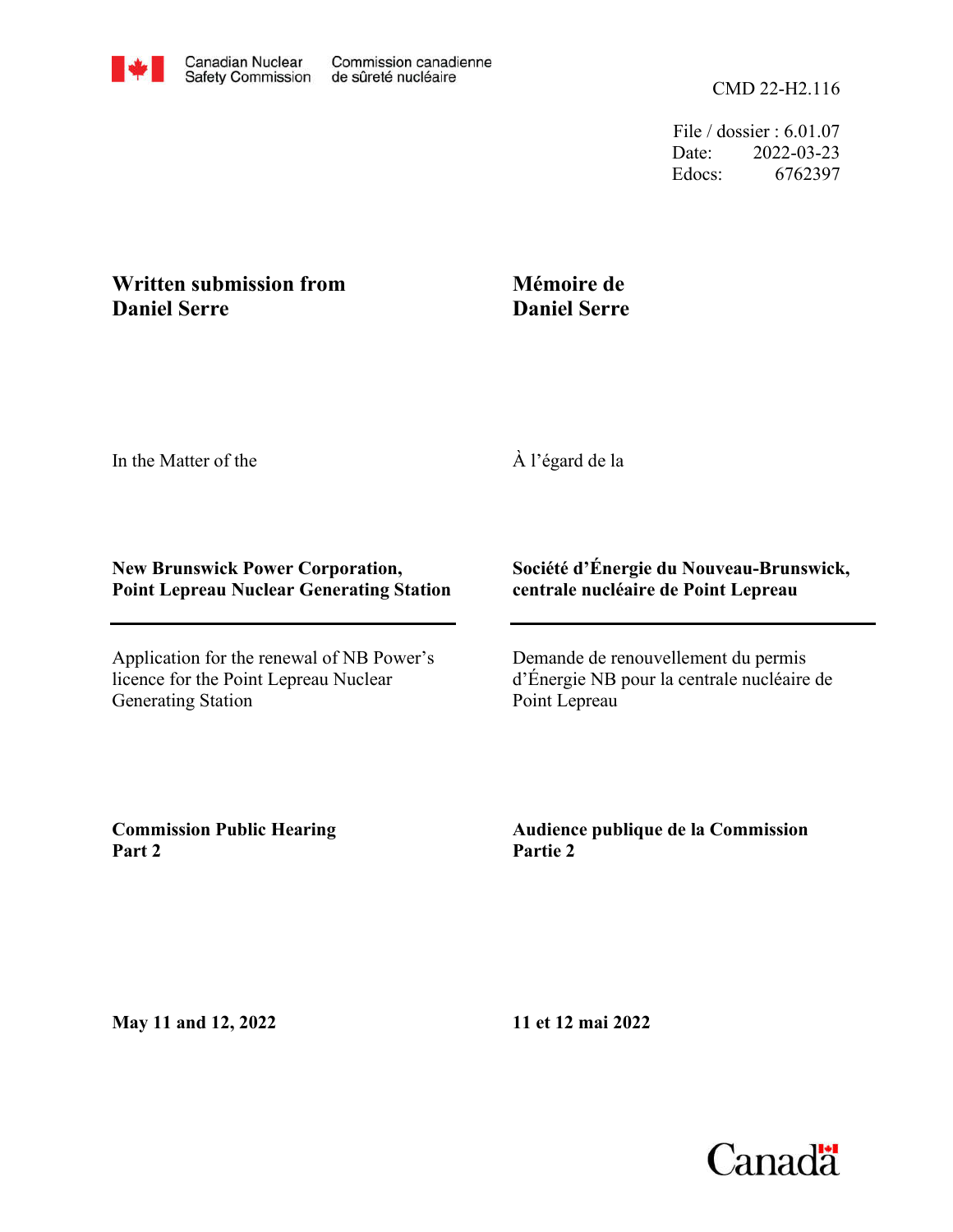From: Sent: To: Subject: Intervention PLNGS Hearing Ref. 2022-H-02 Interventions / Interventions (CNSC/CCSN) March 23, 2022 8:11 AM Daniel Serre

Please consider this email my written intervention to the Canadian Nuclear Safety Commission, regarding the licence renewal of the NB Power Point Lepreau Nuclear Generating Station.

I am a parent concerned about the future of my children and leaving them with legacy radioactive waste.

NB Power's request to renew the licence of PLNGS for 25 years would effectively prevent any public input during the remaining life of the station.

A lengthy renewal at a time when there are so many uncertainties that could affect the station's safety, reliability and financial viability, would show a flagrant disregard for the public interest. It is critical that there be regular, timely opportunities to input the evolving needs and concerns of upcoming generations in New Brunswick.

NB Power's request to renew the licence of PLNGS for 25 years would effectively prevent any public input during the remaining life of the station.

A 25-year licence means that we will have no chance to have our say again until 2047!

The Bay of Fundy is one of the natural wonders of North America. We already know that the Lepreau nuclear plant is killing fish in the Bay due to entrainment from the water intake. A 25-year licence period may decrease the amount of regular assessments of the decline in marine health.

The Lepreau nuclear plant emits radioactive tritium, a carcinogen, into air and water. Canada's current "safe" limits for tritium are many times higher than in other countries.

The Point Lepreau plant is a financial boondoggle. New Brunswickers may decide to close it down before 25 years.

Conclusion: The CNSC must not renew the operating licence for Point Lepreau power station for the requested 25 years. Instead, the CNSC should continue to consider 5-year relicensing periods, and work toward decommissioning.